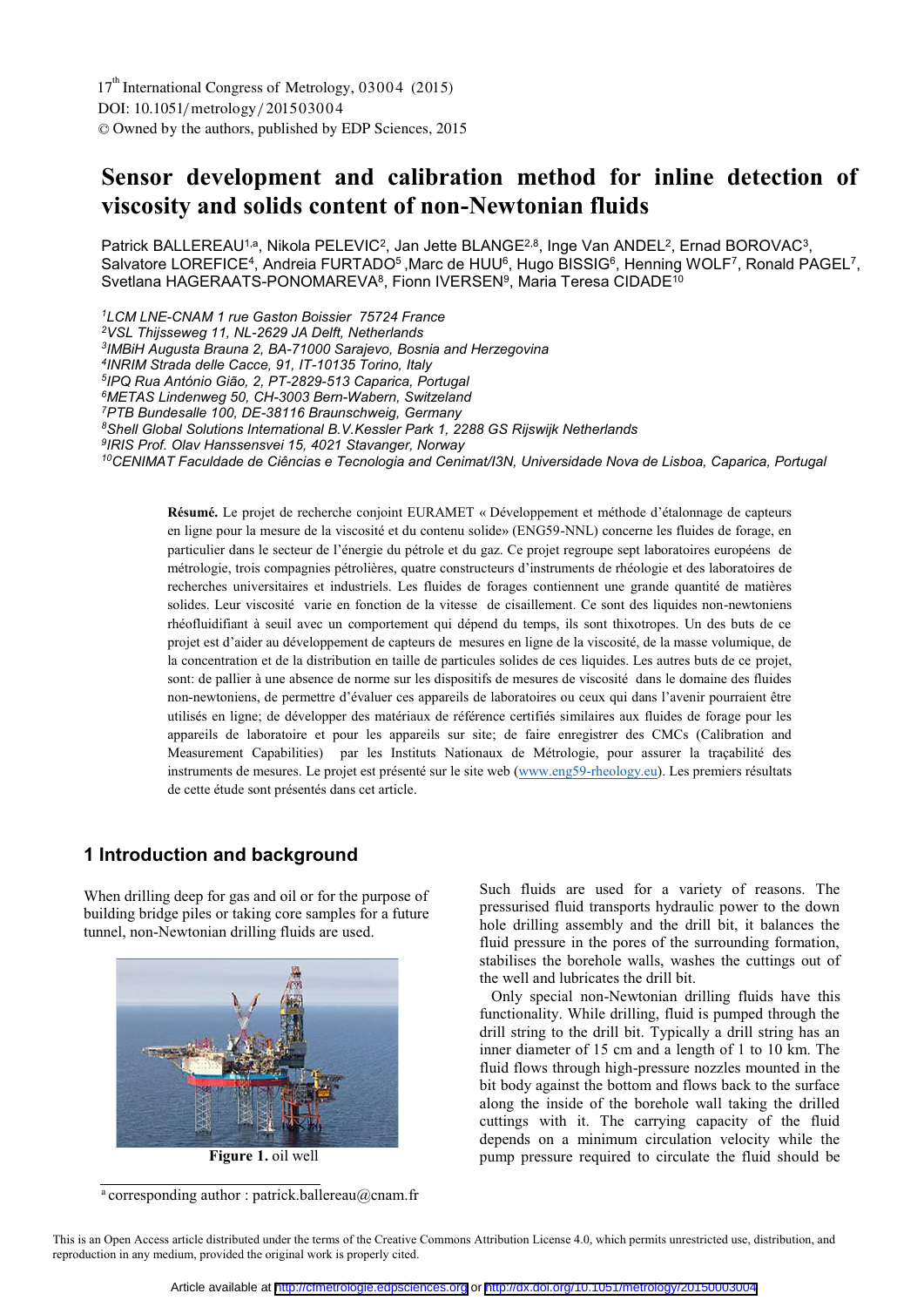realistic. Moreover, at the moment that a drill pipe has to be added to the drill string, the pumps have to be switched off. In that situation, despite the fact that additional pressure required for circulation is absent, the fluid should keep the drilled solids in suspension, should still stabilise the borehole and balance the fluid pressure in the pores of the borehole formation.

### **2 Description of the project**

### **2.1 Participants**

The Dutch National Metrology Laboratory VSL is the coordinator of this project.

The other metrology laboratories participating in the project are the following : CNAM (France), IMBiH (Bosnia and Herzegovina), INRIM (Italy), IPQ (Portugal), METAS (Switzerland), PTB (Germany).

IRIS (International Research Institute of Stavanger) in Norway, and Cenimat (Portugal) are participants with Researcher Excellence Grants.

Other partners are involved in the project. There are oil compagnies: Shell (Netherlands), BP (United Kingdom), Statoil (Norway), M-I Swaco; and also rheology instruments manufacturers: Brookfield (USA), Anton Paar (Austria), Thermo (Germany).

There are laboratories in academic and industrial research : CCMM (Portugal), IFPen (France), SIK (Sweden).

### **2.2 Need for the project**

To optimise, control and automate the drilling process, accurate and frequent measurement of the viscosity, particle size distribution, solids content and density of the muddy fluid is required.

This is currently done using manually operated, batch type sensors at the surface. However, the accuracy of these devices is limited and not sufficient to perform the required optimisation and automation of the drilling process. Moreover, no in situ calibration procedure that assures a maximum measurement uncertainty currently exists, or directly suitable traceable non-Newtonian reference materials.

Measurement standards exist for producing and measuring Newtonian calibration materials. By using these standards, NMIs are capable of delivering Newtonian viscosity with an accuracy of 0.1 to 0.5%, based on flow through a capillary at low speed. Whether this measurement standard is applicable to non-Newtonian fluids has not been thoroughly investigated, but complications are expected as the flow of shear thinning liquids through a capillary does not have a predictable Poiseuille velocity profile [1].

Therefore, calibration liquids are needed that exhibit non-Newtonian properties. A few such standard reference materials (SRMs) are available. NIST issues two of them, a polymer solution [2] and corn syrup-fine limestone slurry [3]. Furthermore, PTB has completed research to

define a polymeric SRM, however this research was discontinued. Since then, non-Newtonian reference materials based on aqueous solutions of synthetic clay particles have come to market. These show little degradation by exposure to shear and over time, which might make them suitable, but they do not possess traceable and consistent properties. There is also no SRM available which can be used to investigate the solid content influence and give a sufficiently good estimation of shear stress at zero strain (gel strength).

In the drilling industry, especially in the oil and gas energy sector, it is very important to have reliable and nearly continuous information on the mentioned physical properties of the fluid. This information is used in models to calculate the down hole pressures and the cuttings carrying capacity.

Four problem areas that currently limit accurate and inline measurement of drilling fluid properties are:

- - Fundamental properties of drilling fluids, i.e. high apparent gel strength, high shear thinning properties, large amount of suspended solids, strong time dependent behaviour of viscosity.
- - Absence of a (European) guide for calibrating equipment when measuring non-Newtonian fluids, including certified reference materials similar to drilling muds and a method to assess the associated measurement uncertainty.
- - No CMCs (Calibration and Measurement Capabilities) registered for non-Newtonian reference materials by any NMI at the BIPM website, in order to show the degree of equivalence between measurements and to provide traceability for the instruments used in the field.
- - A lack of sensors for inline viscosity, solids content, PSD (particle size distribution) and density measurement that can cope with strongly non-Newtonian fluids with a high gel strength and large amount of suspended solids.

#### **2.3 Objectives and activities**

The JRP aims to address these problem areas by developing a traceable calibration method for inline measurements on non-Newtonian liquids, with a strong focus on the drilling fluids used in the oil and gas energy sector. The JRP is divided in five Workpackages (WP's).

- **WP1** will develop a set of calibration standards in the form of standard reference materials (SRM) for complex fluids in the range of viscosities, densities and temperatures; that are of interest for the stakeholders,
- **WP2** will study the physical behaviour of complex fluids by means of existing viscometer techniques and rheometers. Current models of the relation between shear rate and viscosity will be compared to experimental results,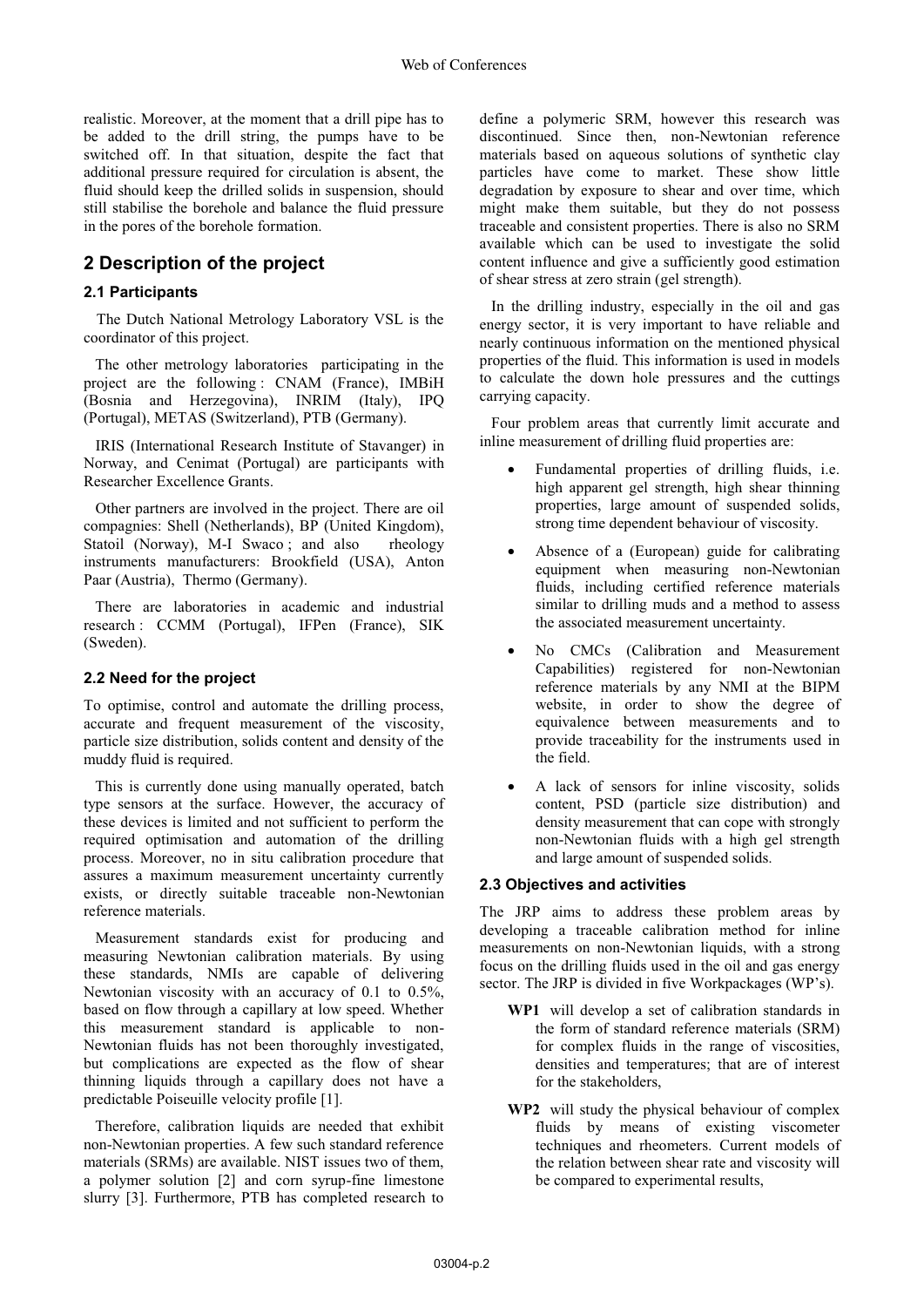- **WP3** will focus on sensors and calibration methods for inline measurement of viscosity, density and solids content,
- **WP4** is designed to maximise the impact of the JRP by creating links to industrial stakeholders,
- **WP5** is for the management of the JRP.

### **3 Progress**

The technical part of the project is divided in three « Workpackages », themselves divided in different tasks. They are defined below with their progress.

**WP1: Development of standards for non-Newtonian viscosity**

Task 1.1: Determination of non-Newtonian SRMs specifications

D1.1.1 Confirmation of the completion of a query on operation conditions and a query on the required physical properties for SRMs

*The range of operating conditions has been investigated by selected JRPs partners.* 

D1.1.2 Selection of a range of operating conditions

*The range of operating conditions has been selected. A list has been produced regarding the operation range conditions* 

D1.1.3 Requirements for a set of non-Newtonian SRMs documented

*From the query the requirements for the non-Newtonian SRMs have been selected. The requirements document has been produced.* 

Task 1.2: Method for the production of a set of non-Newtonian SRMs

D1.2.1 Literature study on existing SRMs from NIST and PTB and whether they can to be used as a basis for the production of the non-Newtonian SRMs and report produced

*The literature study has been performed. A report with respect to literature study has been produced from PTB.*

D1.2.2 Selection of suitable materials to produce the set of non-Newtonian SRMs

*Two materials for production of the set of non-Newtonian SRMs are selected. The materials are selected according to the requirements provided in D1.1.3. The materials are in accordance with the requirements.* 

D1.2.3 Preliminary method for the production of the set of non-Newtonian SRMs

*Preliminary method for the production of the set of non-Newtonian SRMs has been established. This method will be used for SRMs production.* 

Task 1.3: Experimental validation of the set of non-Newtonian SRMs

Task 1.4: Comparison of the set of non-Newtonian SRMs

Task 1.5: Uncertainty budget for the set of non-Newtonian SRMs

### **WP2: Review of the impact of non-Newtonian physics on rheology measurement techniques**

Task 2.1: Effect of solids on rheology and existing rheometry methods

The first task of WP2 consists mostly of a literature study where the relevant rheometry principles and the influence of solid content of slurries on their rheological behaviour are described. Particle properties of complex liquids used in the field and their impact on rheology have been identified and a possible candidate for a Standard Reference Material (SRM) has been identified. CFD simulations are currently being performed to study the influence of solid particles on the velocity and velocity gradient field in a rheometer for a Newtonian fluid.

D<sub>2.1.1</sub> Identification of existing or potential relevant rheometry principles for the study of viscoelastic behaviour of complex fluids

D2.1.2 Report on the review of the influence of the solid content of slurries on their rheological behaviour

D 2.1.3 Identification of relevant particle properties of complex liquids used by stakeholders in order to determine their impact on non-Newtonian fluid rheology (viscosity, density, shear dependency, solid content) based on literature studies from D2.1.1 and D2.1.2

Task 2.2: Wall slip

Task 2.3: Gellation and gel breaking

### **WP3: Inline integrated sensors and calibration techniques**

Task 3.1: Review of existing viscosity sensors and alternative relevant sensor technology

D3.1.1 List of existing instruments applicable for the inline measurement of viscosity, density and solids

D3.1.2 Report on the applicability of existing instruments and other relevant techniques for the measurement of viscosity, density and solids content under operational conditions in D1.1.2

D3.1.3 Recommendations for improvement of existing sensors and calibration techniques for the inline measurement of viscosity, density and solids content under the operational conditions defined in D1.1.2